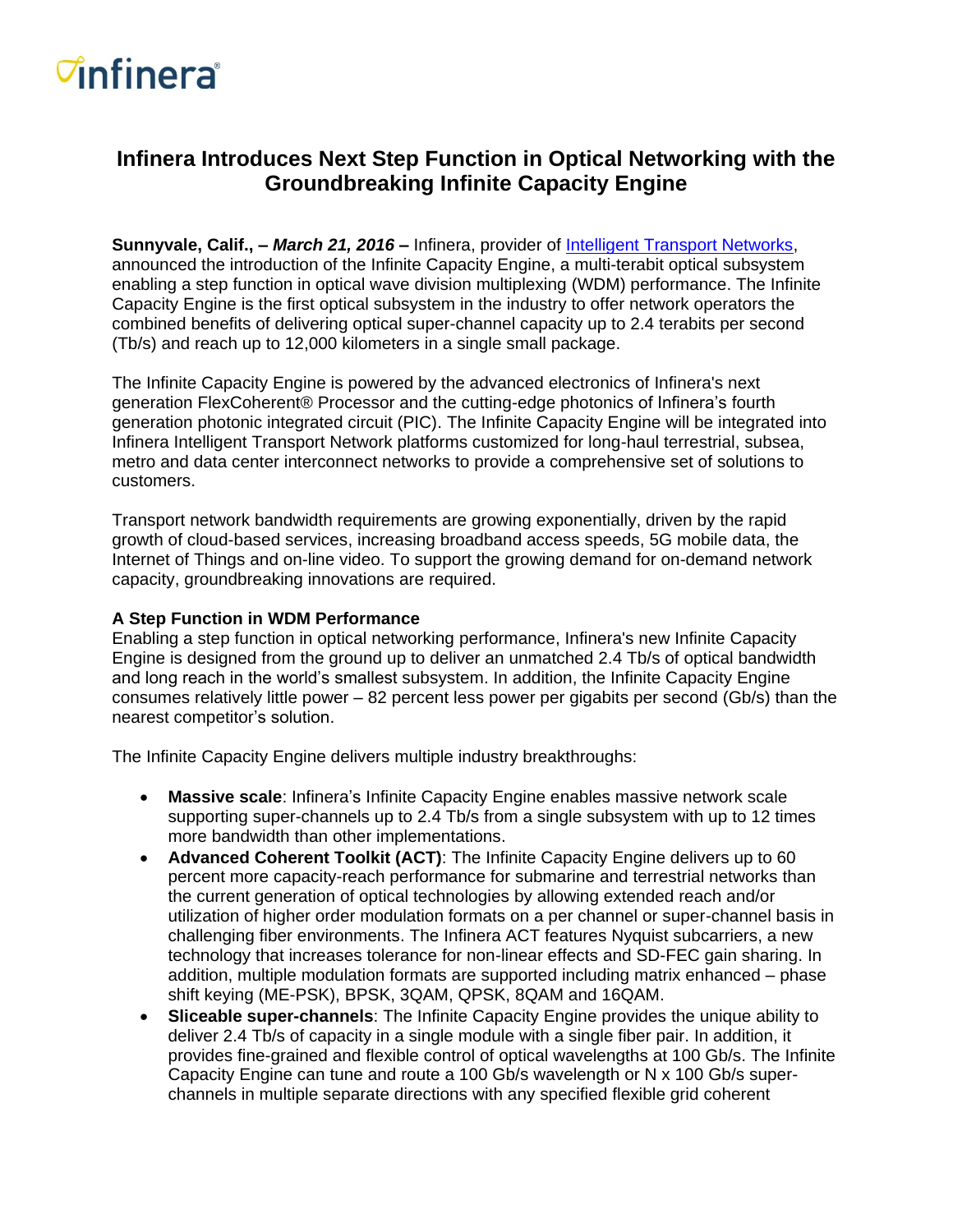# *C***infinera**<sup>®</sup>

modulation across the extended C-Band. As a result, network line-card module requirements can be reduced up to 77 percent while delivering tremendous flexibility. Moreover, total cost of ownership can be reduced by up to 53 percent as compared to non-sliceable implementations.

 **In-flight wire-speed encryption**: The Infinite Capacity Engine encrypts traffic transparently at Layer 1 on a per service basis or in the bulk mode per super-channel, using the strong 256-bit Advanced Encryption Standard (AES) key. The Infinite Capacity Engine is integrated with easy-to-use key exchange and cryptography mechanisms, providing wire-rate multi-terabit processing with more capacity than current industry solutions.

### **Enables New Flexible Network Architectures**

With the Infinite Capacity Engine, Infinera has defined a new approach to deliver multi-terabit capacity in optical networks. The Infinite Capacity Engine enables the pre-deployment of bandwidth that is service-ready and can be provisioned on-demand in 100 Gb/s increments with simple software activation that leverages Infinera Instant Bandwidth. Instant Bandwidth has proven to be a powerful approach to rapid deployment of services, enabling new capacity to be deployed in less than one hour. Infinera's standard license offerings have been expanded to include [Time-based Instant Bandwidth](https://www.infinera.com/technology/instant-bandwidth/) providing 100G temporary licenses enabling capacity to be deployed for a specific duration of time. This capability, combined with up to 2.4 Tb/s of predeployed capacity, can be SDN-controlled in 100G increments, with each slice configurable for color, modulation and direction, which provides network operators with a way to dramatically reduce operational rigidity and forecasting complexity. The Infinite Capacity Engine allows network operators to instantly deploy massive increments of line-side bandwidth when and where they need it; whereas, it could take weeks or months to deploy bandwidth with a competing solution.

### **Executive Comments**

Don McAuley, Vice President, Products at Interoute commented: "Interoute is a company of firsts. We have a track record of innovation that has ensured our customers have access to the most advanced, cost competitive ICT infrastructure in the market. Infinera's advanced network technology helps us deliver services faster, and eliminate unnecessary cost and complexity so we can continue to stay ahead of our competitors and deliver value to our customers. The integration of highly advanced photonics and electronics in optical systems, increases network scalability, power efficiency and agility. This means we can stay competitive as our customer bandwidth demands continue to grow and change rapidly based on the dynamic nature of today's cloud and end-user requirements."

"The Infinera Infinite Capacity Engine ushers in a new era in optical transport networking and is the foundation for network operators to rapidly respond to massive bandwidth demands," said Dr. Dave Welch, Infinera Co-founder and President. "Interoute has deployed several pan-European network innovations using Infinera technology and we see them as an industry pioneer, building fast, high capacity, highly scalable services for their customers. This demonstrates a need for our investment in vertically integrating photonic functions and designing electronics chipsets in-house that allow Infinera to build solutions from the component to the system level. The Infinite Capacity Engine serves as the fundamental building block for the Infinera Intelligent Transport Network portfolio and we plan to introduce customized engines designed for various network applications, far exceeding comparable industry implementations in performance."